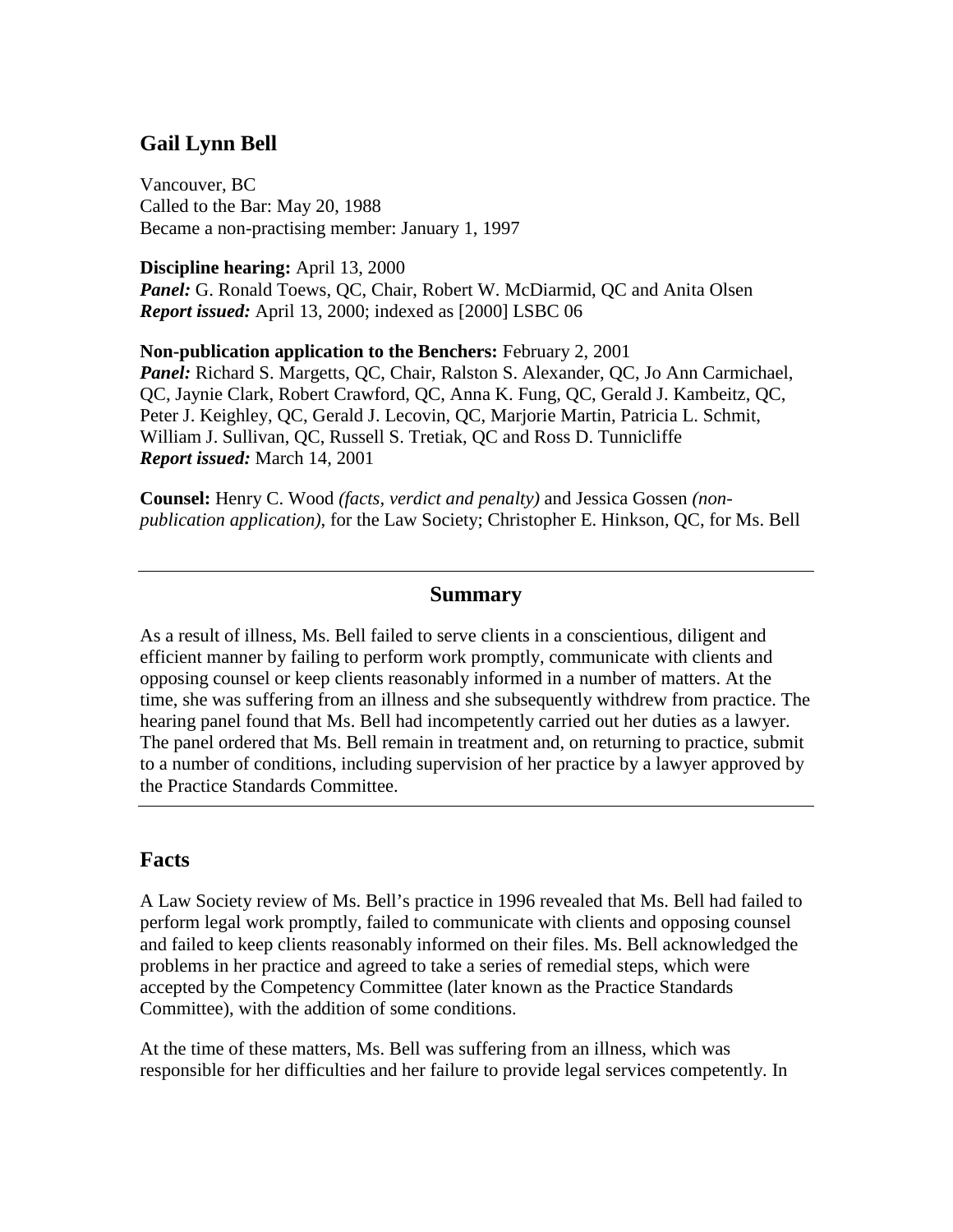September, 1996 she acknowledged in an affidavit that she had been advised to take a leave of absence from practice for an indeterminate period, for medical reasons.

In January, 1997 Ms. Bell became a non-practising member. A discipline citation was issued against her on January 30, 1997. In February she gave her undertaking to the Law Society Discipline Committee not to practise law until the Society had received a favourable report as to her fitness for practice from her treating specialist and until relieved of her undertaking by the Committee or a hearing panel.

### **Decision**

Ms. Bell incompetently carried out duties she had undertaken in her capacity as a lawyer.

## **Penalty**

The panel ordered Ms. Bell to:

- 1. remain in treatment in accordance with the recommendations of her specialist, and have regular reports submitted to the Practice Standards Committee;
- 2. on returning to practice, have her practice supervised by a lawyer approved by the Practice Standards Committee at her expense, until the Committee determines the supervision is no longer necessary;
- 3. within six months of returning to practice, report to the Practice Standards Committee on her office systems, in particular to address recommendations of the 1996 practice review report;
- 4. remain under the jurisdiction of the Practice Standards Committee until the Committee determines she needs no further practice assistance; and
- 5. attend a CLE or other course on law office management, to be approved by the Executive Director and completed within one year of her return to practice.

The hearing panel relieved Ms. Bell of her earlier 1997 undertaking not to practise law and confirmed that the balance of her undertakings given at that time had been fulfilled.

(Ms. Bell, however, was a non-practising member and remained subject to her undertaking as a non-practising member not to practise law.)

\* \* \*

On March 14, 2001, the Benchers rejected Ms. Bell's application for non-publication of the discipline matter. While acknowledging that publication of a finding of incompetence would be embarrassing to Ms. Bell, that alone was not sufficient to proscribe publication. It was in the interest of the public and the profession to know that the Law Society disciplines lawyers for incompetence. Before the Benchers order non-publication, there